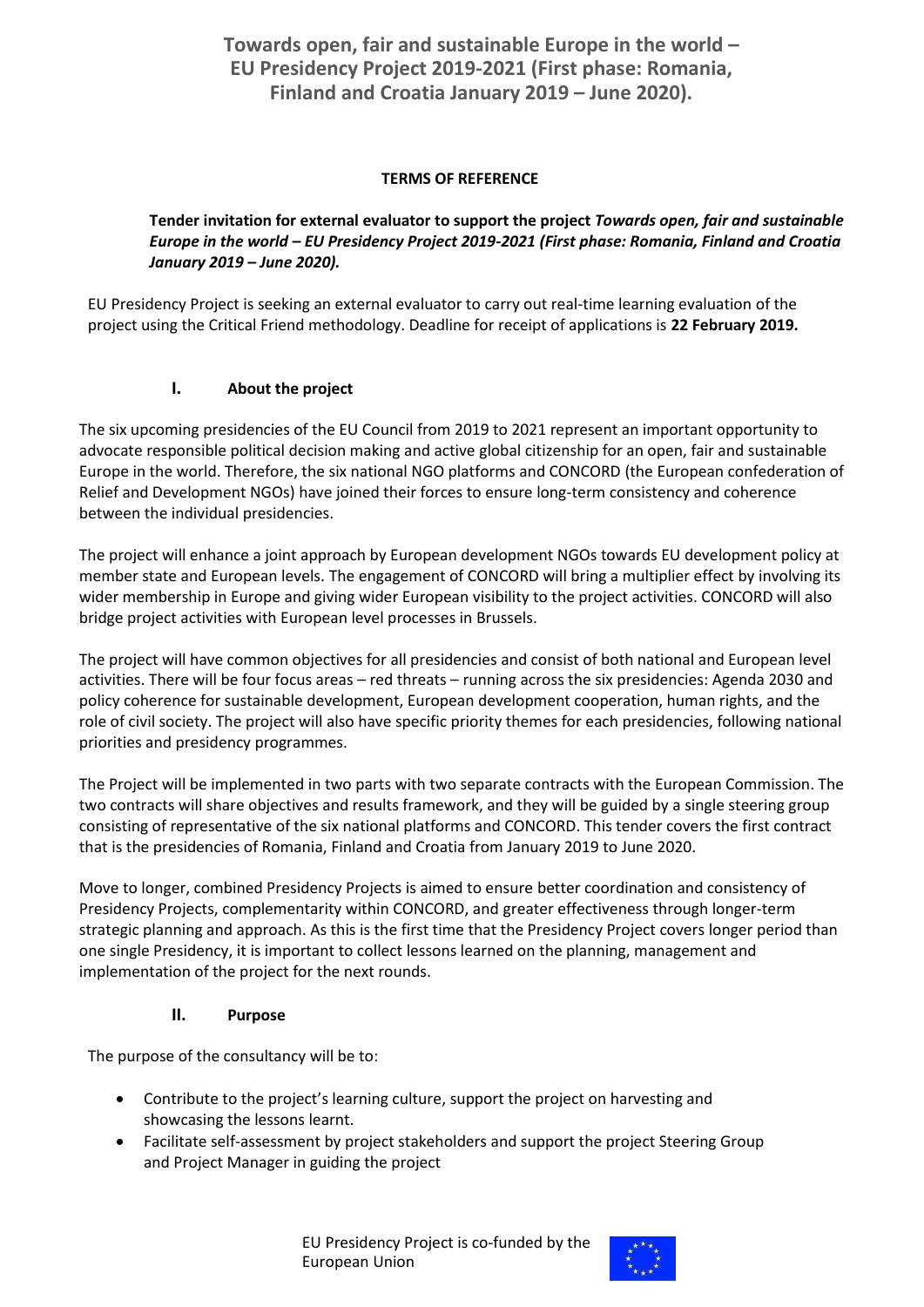**Towards open, fair and sustainable Europe in the world – EU Presidency Project 2019-2021 (First phase: Romania, Finland and Croatia January 2019 – June 2020).**

# **III. Critical Friend Methodology**

The Critical Friend is not a classic evaluator. The job is not primarily about counting outputs according to a logframe (although producing a substantial final evaluation according to EC standards is part of the work). The key mission of the Critical Friend is to support the key actors to achieve the expected results, enable real-time learning and provide immediate feedback after an evaluation round so as to ensure the implementation of the project in the best possible way.

We have chosen to apply the Critical Friend methodology to not only develop and evaluate the implementation of the project, but also to improve our own capacity, our ways of working and our conceptions as we strive to achieve the project's objectives.

This methodology, identifying gaps and opportunities via real-time engagement, rather than resorting to lessons learned at the end of the project, will assist the project in navigating within the set criteria and by giving us tools to react to changes in a timely manner.

#### **IV. Tasks and deliverables**

The evaluator is expected to perform the following tasks:

- Review project documents to date, carry out a desk review of relevant project measurement tools and conduct inception meetings with the coordination team.
- Interview staff and Steering Group members, partners and other relevant stakeholders in order to gain an understanding of the project's aims.
- Participate in selected project activities;
- Conduct consultative workshops with staff and key stakeholders
- Participate in staff and Steering Group meetings.
- Work as a dialogue partner for the key actors of the project in terms of project progress and give feedback on any improvements, gaps and potential opportunities.

#### *Main deliverables*

• Reports: inception report, mid-term progress report and final evaluation report.

# **V. Management and support**

The consultancy work involves working in close collaboration with the project staff and Steering Group across 4 European countries. The overall management responsibility of the evaluation lies with the Finnish Development NGOs Fingo, the project lead based in Helsinki, Finland. 

#### **VI. Consultant Requirements**

Applicants may be individuals, groups of individuals with a designated team lead, or consultants. Applicants must have at a minimum the following qualifications:

- Experience in conducting evaluations to a high standard;
- Demonstrated experience of applying a Critical Friend methodology;
- Demonstrated experience of evaluation in the non-profit sector;

EU Presidency Project is co-funded by the European Union

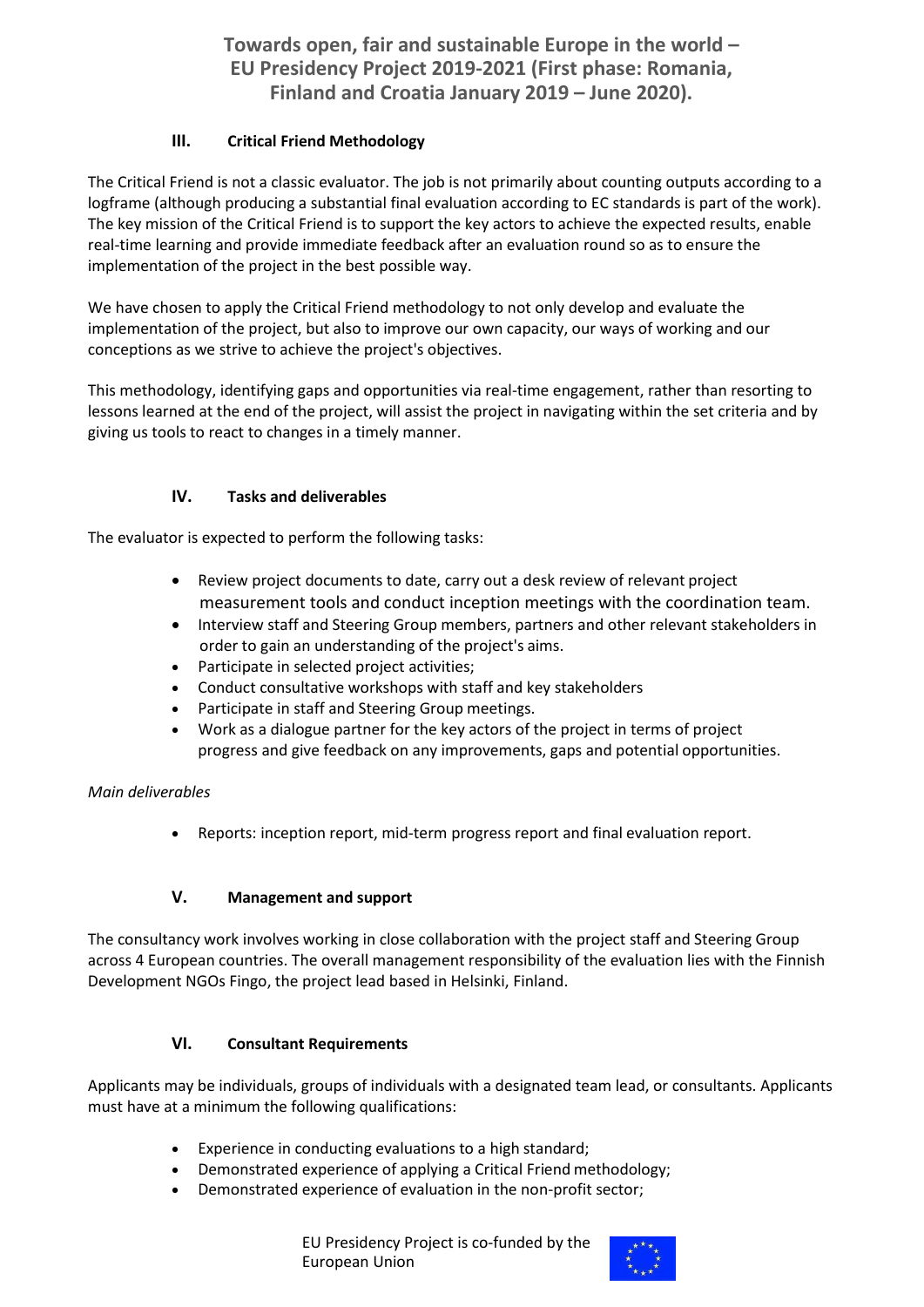**Towards open, fair and sustainable Europe in the world – EU Presidency Project 2019-2021 (First phase: Romania, Finland and Croatia January 2019 – June 2020).**

- Demonstrated experience of evaluation involving qualitative data and 'soft' outcomes;
- Demonstrated experience of evaluating projects that are funded by the European Union
- An understanding of the nature of capacity development work;
- Excellent written and verbal communication skills in English language.

#### **VII. Application process**

#### *Application process*

Applications are to be sent no later than **22 February** to rekry@fingo.fi. Applications will be reviewed, and the candidates shortlisted by an evaluation committee set up for the selection. A few suitable candidates will be interviewed prior to final decision.

#### *How to apply*

Interested applicants should submit a tender including the following:

#### A. Technical Offer

The technical offer (no more than 6 pages excluding annexes) should include the following sections:

- **a. Evaluation methodology**: Describe your overall approach and evaluation methodology including, but not limited to, evaluation questions, evaluation design and methodology.
- **b. Relevant experience**: Provide details of projects of similar scope, complexity and nature you have worked on previously.
- **c. Specific expertise**: Describe your level of knowledge and expertise in applying the Critical Friend methodology.
- **d. Key personnel and staffing**: Describe the key personnel. Include CVs (no more than 2 pages each and attached as annex) of key personnel who will be part of the proposed plan.
- **e. Timeline**: Include a detailed timeline of key activities.
- **f. Two references** (including telephone numbers) and **web links to previous work** (if available).